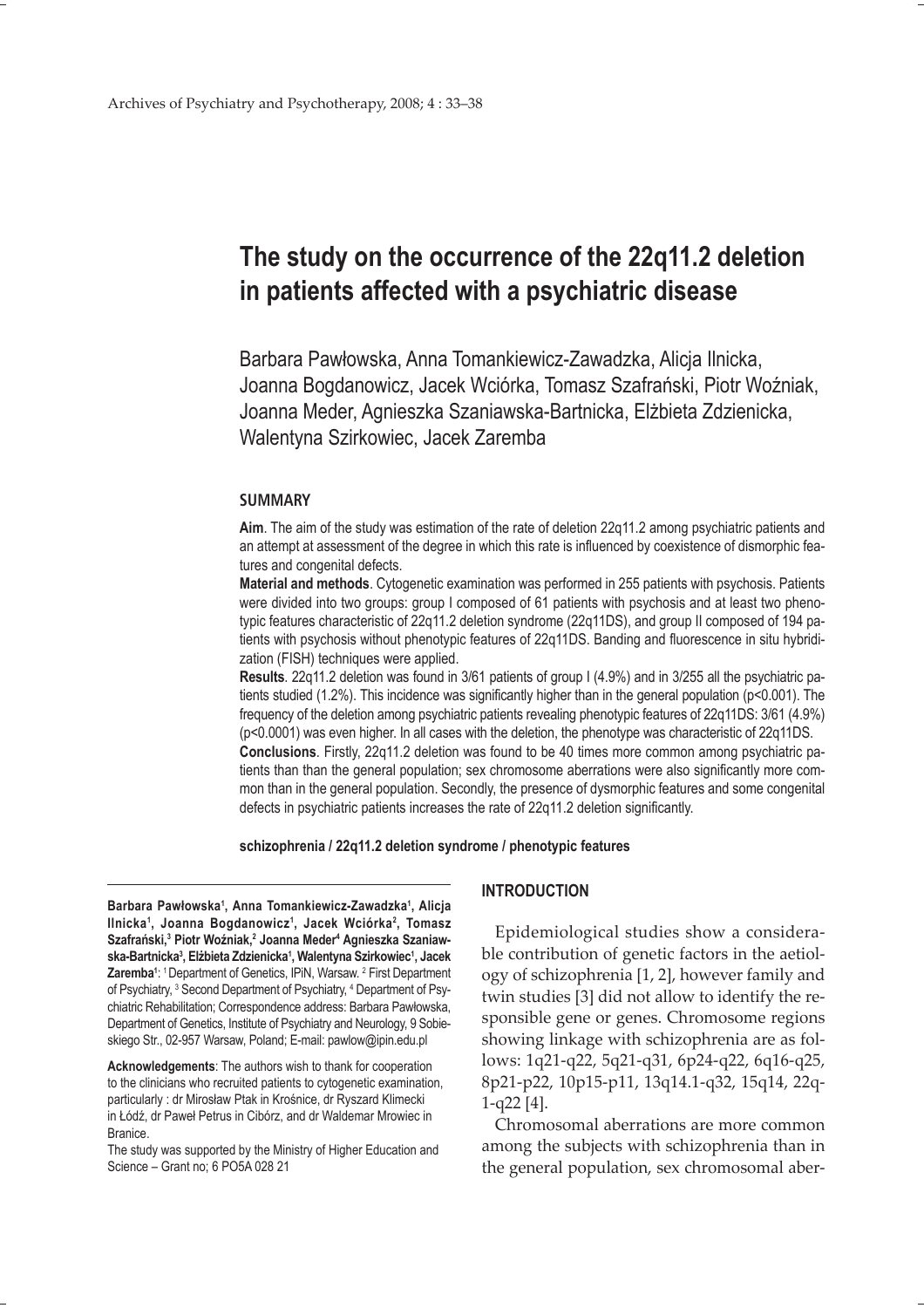rations are also significantly higher. In the past several years much attention was focused in the analysis of 22q11.2 region deletion observed in the 22q11.2 deletion syndromes (22q11DS). 22q11.2 deletion is connected with characteristic clinical features (phenotype). Facial abnormalities, otholaryngological abnormalities, cardiac defects (especially of the conotruncal origin), different degree of thymic and parathyroid glands hypoplasia, even aplasia are observed. Speech abnormalities and learning difficulties are also reported. Mental development is usually borderline low; mild and moderate intellectual disability is rarely observed [6, 7]. In neuroimaging, a small cerebellum, hiperintensities in the white matter, agenesis of corpus callosum, and developmental malformations of septum pellucidum are observed. A total decrease of the size of the brain was stated as well as disturbances in the brain development which are described as a disproportion between white and grey matter in different structures of the brain.

Several genes were localized in the 22q11.2 region. Particular attention was paid to the gene localized in this region coding catechol-O-methyl transferase (COMT) – the enzyme involved in dopamine degradation pathway. However association between different alleles of this enzyme and schizophrenia was not found [9, 10].

The aim of this study was to estimate the frequency of the 22q11.2 deletion among psychiatric patients and to assess the degree in which this frequency depends on the coexistence of dysmorphic features or congenital defects.

# **MATERIAL AND METHODS**

Psychiatric Departments all over Poland were invited to take part in our study but most of the cases were collected among patients admitted to the Institute of Psychiatry and Neurology. For the purpose of proper selection of the patients a standardised questionnaire, taking into account the diagnosis of a psychiatric disorder and the phenotypic features of 22q11.2 syndrome was used.

Cytogenetic examination was performed in 255 patients with schizophrenia, bipolar disorder, schizoaffective disorder and obsessive compulsive disorders diagnosed according to ICD-10. Because of the small number of cases the last three psychoses were analysed together as "other psychoses". All patients were divided into two groups. Group I was composed of 61 patients with psychosis and at least two phenotypic features characteristic for 22q11.2 DS, while group II was composed of 194 patients with a psychosis but without phenotypic features of 22q11.2 or with only one phenotypic feature of 22q11.2 DS. Cytogenetic examinations were performed in samples of peripheral blood lymphocytes. Chromosomes were stained using routine banding methods (GTG banding technique was used in all cases, in some cases BCG and NOR technique were applied ). Lymphocytes were cultured for 72 hours at 37ºC in complete medium (LymphoGrow) according to the method of Moorhed at al. [11]. GTG banding pattern was obtained using tripsin and Giemsa stain (Seabright [12]). To detect or to exclude 22q11.2 deletion fluorescence in situ hybridization (FISH) analysis was used in all the cases. Two probes specific for 22q11.2 deletion were used: Tuple 1 and N25 (Cytocell). To control correctness of hybridization reaction, a control probe of the subtelomeric region of the q arm of chromosome 22 was used. Hybrydization was performed according to the manufacturer's (Cytocell) procedure. Additional examinations: CT, EEG, EKG and laryngologic examination were performed in patients in whom 22q11.2 deletion was detected .

## **RESULTS**

In group I schizophrenia was diagnosed in 34 patients and other psychoses were diagnosed in 27 individuals. Group II was composed of 194 patients: schizophrenia was diagnosed in 161 patients and other psychoses were diagnosed in 33 of them. The most frequent abnormalities observed in group I were: dysmorphic face, otolaryngological anomalies, impairment of individual development such as mental and learning disabilities. Among patients with dysmorphia of the face, the most frequently observed features were: long narrow face – 32 cases, characteristic nose – 28 cases, small mouth – 21 cases. Among patients with otolaryngological anomalies in 24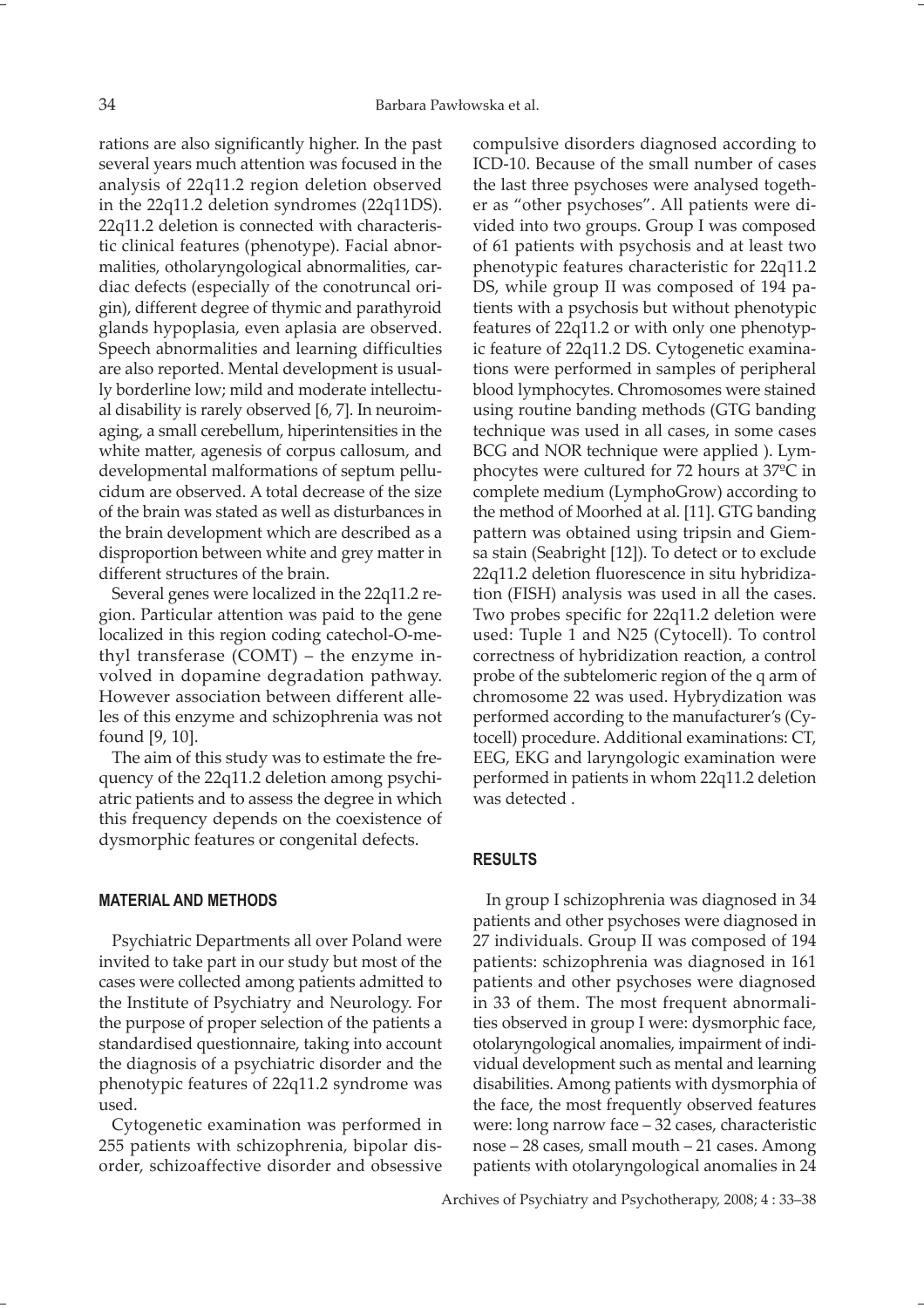nasalized speech was recorded. 15 patients had learning disabilities. Several other phenotypic features were diagnosed in some of the patients. Congenital heart disease was found only in two cases. Data about immunodeficiency or hypoplastic thymus during neonatology were very infrequently available neither were other abnormalities, such as those involving brain or kidney. Early onset of schizopherenia (first episode before the age of 15) was observed in 12 cases of group I and in 7 cases of group II (Tab. 1).

The results of cytogenetic examinations of the two groups of patients are presented in Table 1. 22q11.2 deletion was found in 3 of the 61 patients in group I (4.9%); schizophrenia was diagnosed in 2 of the patients with the deletion and depression in one of them. (Tab. 1, Fig.1, next

page). Frequency of the 22q11.2 deletion among patients with schizophrenia and phenotypic features characteristics of 22q11.2 DS was 2 out of 34 (5.9%). Frequency of 22q11.2 deletion in the general population was estimated as 0.025% [13]. Therefore the observed frequency of 22q11.2 deletion in group I was significantly higher as compared to the general population (p<0.0001) (Tab. 1). Frequency of the deletion in all the studied groups was 3 of 255 (1.2%). This is also significantly higher then in the general population (p<0.0001) (Tab.1). Several phenotypic features characteristic of the 22q11.2 deletion were diagnosed in each patient with the deletion. More details concerning particular cases are presented below. Karyotypes of parents were normal in

**Table 1.** Results of cytogenetic examinations and the incidence of chromosomal aberrations in 225 patients with schizophrenia or other psychiatric disorders including division to the groups taking into account the age of onset of psychiatric disease++

| <b>Type</b><br>of psychosis                     |                 | Number<br>of cases | Age of onset<br>$≤15$ years++ | Type<br>of chromosomal<br>aberrations                                       | Number<br>of chromosomal<br>aberrations<br>(incidence) |
|-------------------------------------------------|-----------------|--------------------|-------------------------------|-----------------------------------------------------------------------------|--------------------------------------------------------|
| Group                                           | Schizophrenia   | 34                 | 7                             | del 22q11.2<br>$t(2;10)$ (q10;q10)                                          | $2(5,9\%)**$<br>$1(2.9\%)$                             |
|                                                 | Other psychoses | 27                 | 5                             | del 22q11.2                                                                 | $1(3,7\%)**$                                           |
|                                                 | Total           | 61                 | 12 (19.7%)                    | del 22q11.2<br>other chromosomal<br>aberrations                             | $3(4,9\%)**$<br>$1(2.5\%)$                             |
| Group II                                        | Schizophrenia   | 161                | 4                             | del 22q11.2<br>47, XYY<br>47, XXX[3]/46XX[17]<br>47, XXY [16] / 46, XY [14] | 0<br>1                                                 |
|                                                 | Other psychoses | 33                 | $\mathfrak{Z}$                | del22q11.2                                                                  | 0                                                      |
|                                                 | Total           | 194                | $7(3.6\%)$                    | del 22q11.2<br>other aberrations                                            | $\mathbf{0}$<br>$3(1.5\%)^*$                           |
| Groups<br><b>1&amp; II Total</b>                |                 | 255                | 19 (7.5%)                     | del 22q11.2<br>other chromosomal ab-<br>errations                           | $3(1.2\%)^*$<br>$4(1.6\%)*$                            |
| General<br>population<br>(Wilson et al<br>1994) |                 |                    |                               |                                                                             | (0.025%)                                               |

+ in all cases examination was performed using the FISH technique with application of a probe specific to the 22q11.2 region ++ in patients of age in this range, neither del 22q11.2 syndrome nor any other chromosomal aberration were found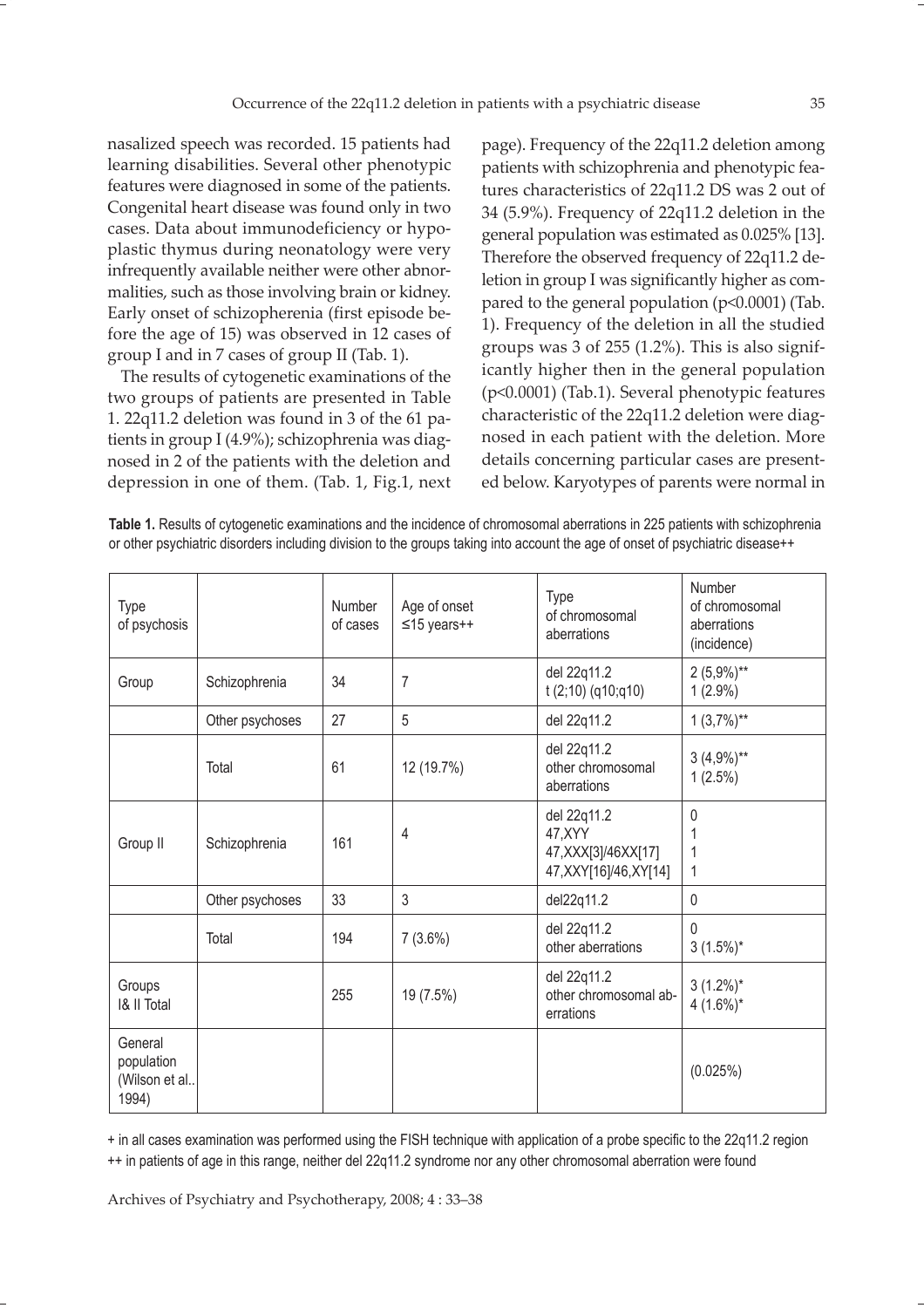

all cases of 22q11.2 deletion; no psychiatric disorders in the patients families were observed.

In the other 58 patients of group I, one case of balanced reciprocal translocation t(2;10)  $(q10;q10)$  was found; It was not possible to determine whether the translocation was a familiar or a de novo one.

Cases of 22q11.2 deletion were not found among 194 patients of group II, (Tab.1), however three cases of sex chromosome abnormalities were detected: one case of 47,XYY, one case of 47,XXX and one case of 47,XXY ( Klinefelter Syndrome). (Tab. 1) In the latter two cases of these chromosomal aberrations, mosaic karyotypes were found.

## **Case 1**

A 16 year old boy, delivered at term after normal pregnancy and labour at 10 Apgar points. In the neonatal period, tremor of the limbs was observed. He also had a flatovalgus feet. His psychomotor development was delayed: started to walk at the age of 1 and half and talk at 3. He was diagnosed as a case of speech disorder. At the age of 14 the psychological evaluation proved the normal mental development with intelligence at the average level. EEG, ECG and Cardiac-echo were normal. Brain CT revealed cavum of septi pellucidi and mild enlargement of the fluid space over the frontal lobes. Abdominal

**Fig. 1.** 22q11.2 deletion. Examination performed in patent 1 using the FISH technique. Red signal – probe N25 specific to the 22q11.2 region. Green signal – control probe (in the q arm of chromosome 22). The arrow indicates the place of 22q11.2 deletion (lack of red signal)

CT proved the absence of a left kidney. Laryngological evaluation revealed significant deviation of the nasal septum. First symptoms of schizophrenia were noted at the age of 16 years.

# **Case 2**

38 year old male. Delivered at term after normal pregnancy and labour at 9 Apgar points. At birth his weight was 2790g and length 54 cm. He was born with flatovalgus feet. Speech development was delayed. The learning difficulties were noted at secondary school. Laryngological evaluation revealed high-arched palate without a cleft. He also demonstrated nasal speech. Brain CT showed enlargement of the fluid space over the frontal and temporal lobes and over the cerebellum. Dilatation and dislocation of the ventricular system were not detected but cavum septum pellucidum was present.

Brain NMR revealed enlargement of the fluid space over the frontal and temporal lobes and over the cerebellum, insignificant dilatation of the ventricular system without dislocation and also cavum septum pellucidum-cavum Vergae

X-rays showed no abnormalities in the chest. Abdominal USG and mediastinum CT were also normal. ECG and Cardiac-echo were within the normal limits. First symptoms of schizophrenia appeared at the age of 17.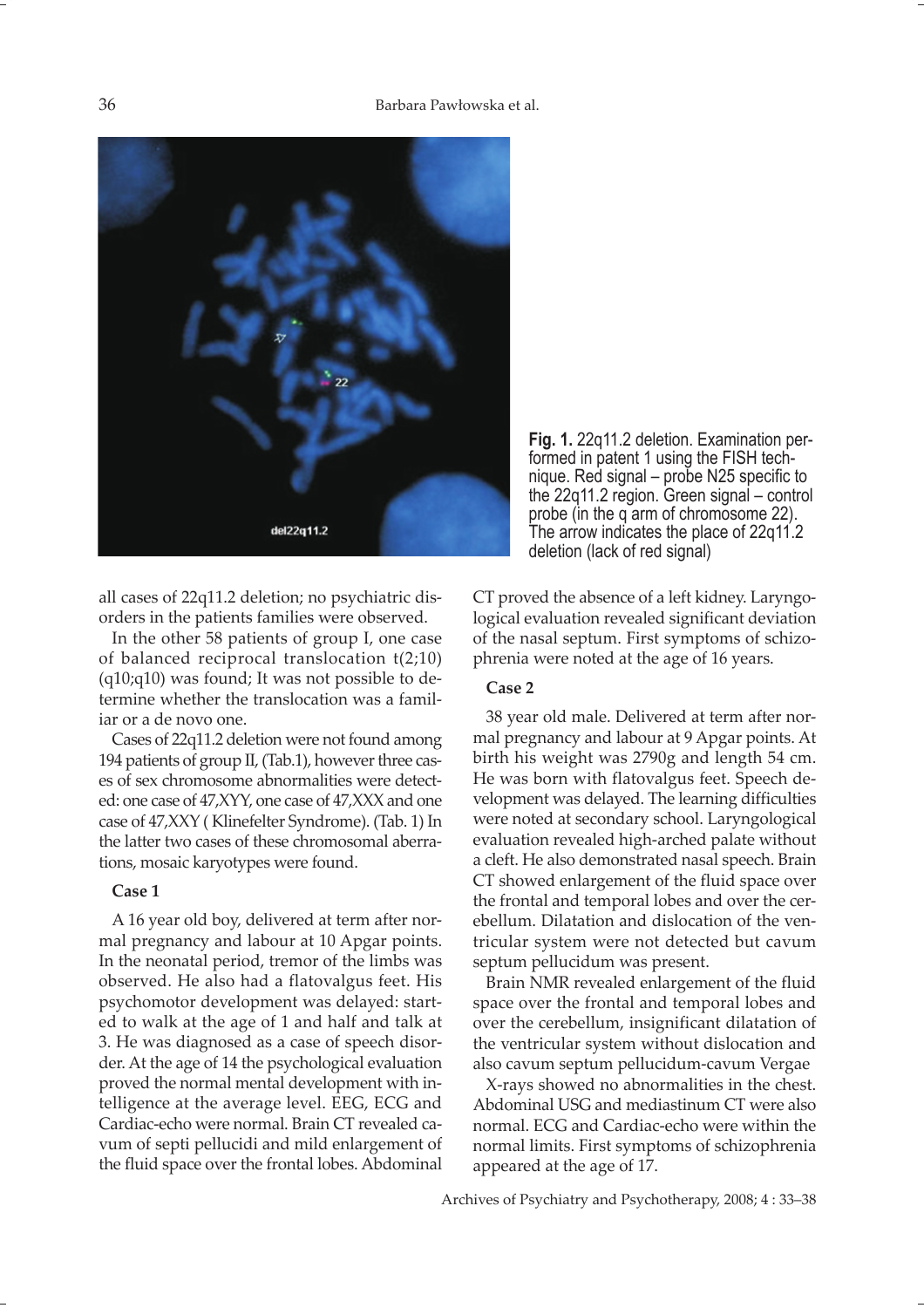#### **Case 3**

26 years old male. Delivered at term after normal pregnancy and labour at 10 Apgar points. In the neonatal period feeding difficulties were observed. In childhood delayed psychomotor development and speech disorders were detected. The learning difficulties were noted in primary school.

Laryngological evaluation revealed a higharched palate. EEG was normal. Brain CT showed non-specific focus in the left frontal lobe. At the age of 20 psychiatric symptoms of depression were first observed.

Teeth enamel dysplasia and malocclusion were observed. In Doppler sonography vascular changes were detected.

## **DISCUSSION**

It is difficult to establish the frequency of 22q11.2 deletion in subjects with psychiatric disorders. Wilson et al. [13] reported that the frequency of this chromosomal aberration in general population is 1 for 4000 births (0.025%), while Botto et al. [14] found that it was less frequent – 1 in 5950 (0.017). It can be therefore estimated to be in the range 1 for 4000 to 1 in 6000. This aberration appears to be considerably frequent in subjects with schizophrenia. However, the estimated data obtained by various authors are different. Using the FISH technique in cytogenetic examinations Chow at al. [15] found 22q11.2 deletion in 2% of the cases; Karayiorgou et al. [16] in 4% and Arinami et al. [17] in 0.33%. Data of the present work are similar to those of Karayiogou et al. [16] because deletion was found in 2 of 195 (1%) subjects with schizophrenia. Frequency of the 22q11.2 deletion is then significantly higher as compared with general population (40 fold higher – p<0.0010). In group I, deletion was found in 3 of the 61 (4.9%) patients while in patients with schizophrenia with existing phenotypic features of 22q11.2 DS deletion was even more frequent  $-2$  of 34 (5.9%). Deletion was observed in 2 (1%) subjects of 195 our patients with schizophrenia. In the general population, frequency of schizophrenia is also estimated as 1%. Therefore it may be estimated that 22q11.2 deletion as the cause of schizophrenia occurs in general population with a frequency 1 in 10 000 (0.001).

Most of the data indicate that 22q11.2 deletion is associated with psychiatric diseases of an early onset, but in the study of Ivanow et al. [18] the deletion was not found in any of the 129 subjects with onset of psychiatric disease below the age of 18. Similarly, in this study deletion was not found in 19 subjects with early onset of psychiatric disease (age  $\leq$  15).

It is possible that these differences are caused by the different criteria of patient selection. Therefore the comparison of our data with data presented by other authors is difficult. It can be concluded that the present knowledge of 22q11.2 DS syndrome epidemiology is insufficient and that the study should be continued. Our observation that the deletion was more frequent among psychiatric patients who were revealing phenotypic features characteristic for 22q11.2 DS also show differences as compared with other authors results.; Gothelf and Lombroso [9] found the deletion in 20% of such cases and Basset et al. [19] found it even in 60% of them. Taking into account our results it seems that their data are to high probably because of a selection error. In this paper, similarly to Basset et al., a questionnaire concerning dysmorphic features was used , but it was created in a way which increased the probability of deletion detection. The most frequent of them is a characteristic face dysmorphy. In our practice the connection of dysmorphic face and otolaryngological anomalies with schizophrenia caused that our patients were sent to the hospital to look for 22q11.2 deletion and in this group, three cases of deletion were found. Higher frequency of 22q11.2 deletion observed in subjects with psychiatric diseases, particularly with schizophrenia give hope for the identification of a distinct subtype of schizophrenia. However up to now distinct differences in clinical descriptions between schizophrenia patients with deletion or without deletion were not found [20].

It should be added that among patients with psychosis other chromosomal aberrations were observed quite often, first of all sex chromosomal aberrations [5]. Kumra et al. [21] found Klinefelter syndrome in 10% of the patients with psychosis and Nicolson et al. [22] found Turner syndrome in 2% of the diagnosed subjects. In our material, the frequency of sex chromosomal aberrations was also significantly higher than it was in the general population; we found it in 3